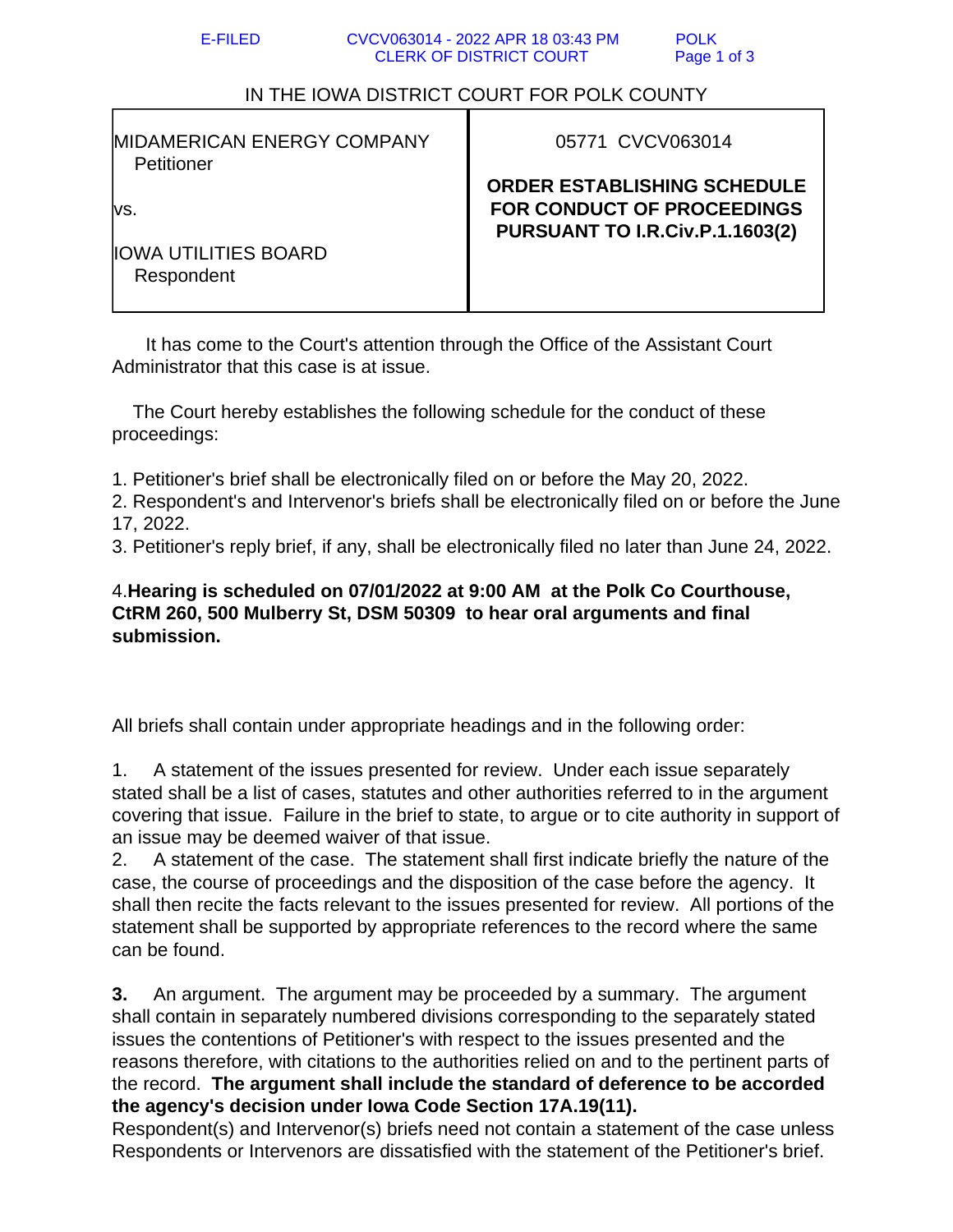Hearing will be held via GoToMeeting Please join the hearing from your computer, tablet or smartphone. https://global.gotomeeting.com/join/195021429

You can also dial in using your phone. Dial: 1 (224) 501-3412 Access Code: 195-021-429# Audio PIN: 14#

Recording or rebroadcasting of a court proceeding held by video or telephone conference, including pictures, screenshots, or other visual or audio copying, is prohibited absent an expanded news media coverage order. Any violation may result in contempt of court or other sanctions. Please note judicial branch staff may be recording this proceeding.

 **IT IS SO ORDERED** 18th day of April, 2022.

If you need assistance to participate in court due to a disability, call the disability coordinator at (515) 286-3394 or information at https://www.iowacourts.gov/for-thepublic/ada/. Persons who are hearing or speech impaired may call Relay Iowa TTY (1-800-735-2942). **Disability coordinators cannot provide legal advice.**